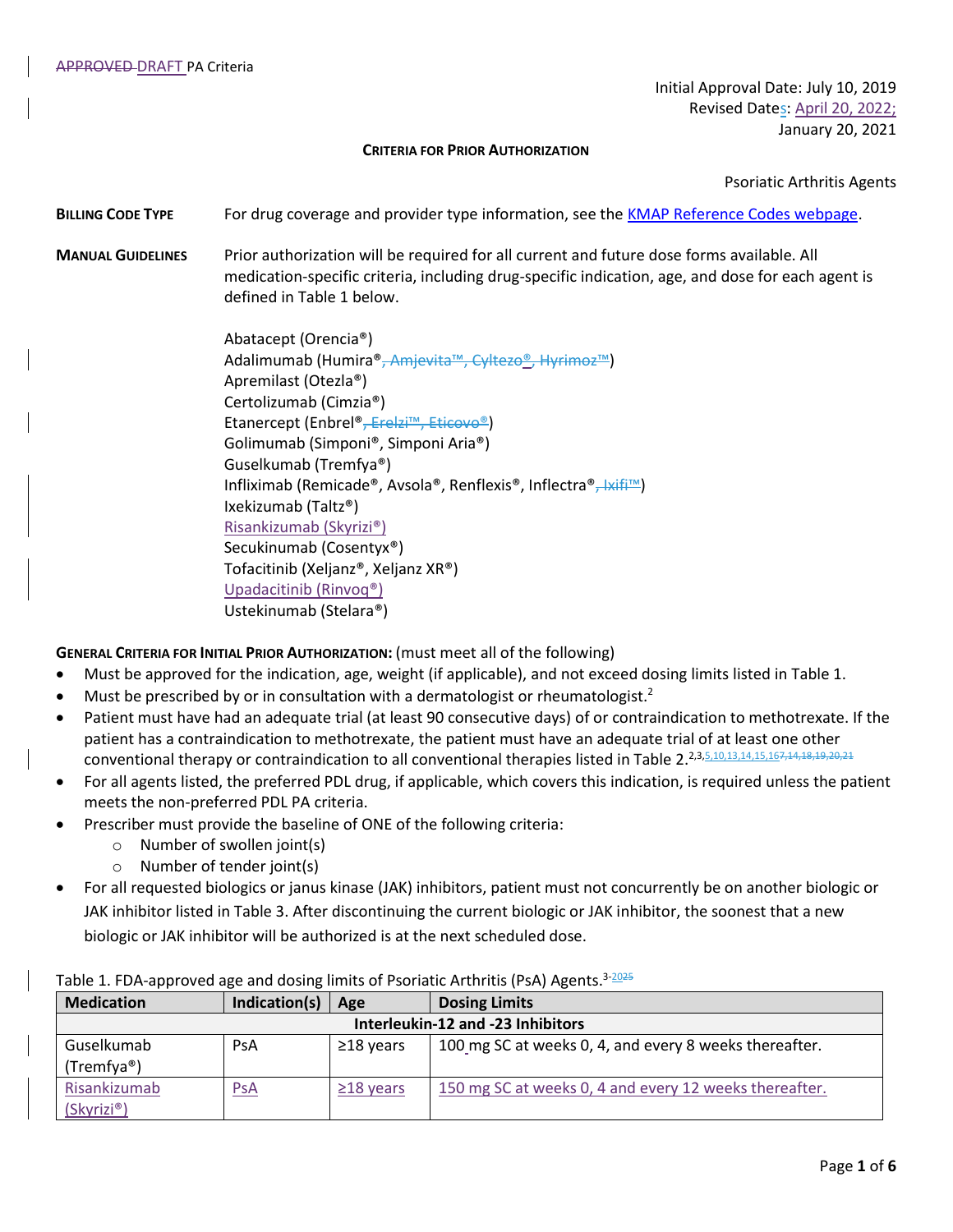| Coexistent moderate to severe plaque psoriasis and weight     |
|---------------------------------------------------------------|
| more than 100 kg: 90 mg SC initially and 4 weeks later, and   |
|                                                               |
|                                                               |
|                                                               |
| wWith loading dose: 150 mg SC once weekly at weeks 0,         |
| 1, 2, 3, and 4; then up to 150-30 mg every 4 weeks.           |
|                                                               |
| -Without loading dose: 150 mg SC every 4 weeks.               |
|                                                               |
| With cCoexistent moderate to severe plaque psoriasis:         |
| 300 mg SC once weekly at weeks 0, 1, 2, 3, and 4; then        |
| 300 mg every 4 weeks; some patients may only require          |
|                                                               |
|                                                               |
|                                                               |
| -Wweighing $\geq$ 15 kg and < 50 kg: 75 mg SC once weekly at  |
| weeks 0, 1, 2, 3, and 4; then 75 mg every 4 weeks.            |
| Wweighing $\geq$ 50 kg: 150 mg SC once weekly at weeks 0, 1,  |
|                                                               |
|                                                               |
| 160 mg administered SC at week 0, followed by 80 mg every 4   |
|                                                               |
|                                                               |
| Coexistent moderate to severe plaque psoriasis: 160 mg SC at  |
| week 0; then 80 mg at weeks 2, 4, 6, 8, 10 and 12; then 80 mg |
|                                                               |
|                                                               |
|                                                               |
|                                                               |
|                                                               |
|                                                               |
|                                                               |
|                                                               |
|                                                               |
|                                                               |
|                                                               |
|                                                               |
| IV: at 0, 2 and 4 weeks, then every 4 weeks thereafter.       |
|                                                               |
|                                                               |
|                                                               |
|                                                               |
|                                                               |
|                                                               |
|                                                               |
|                                                               |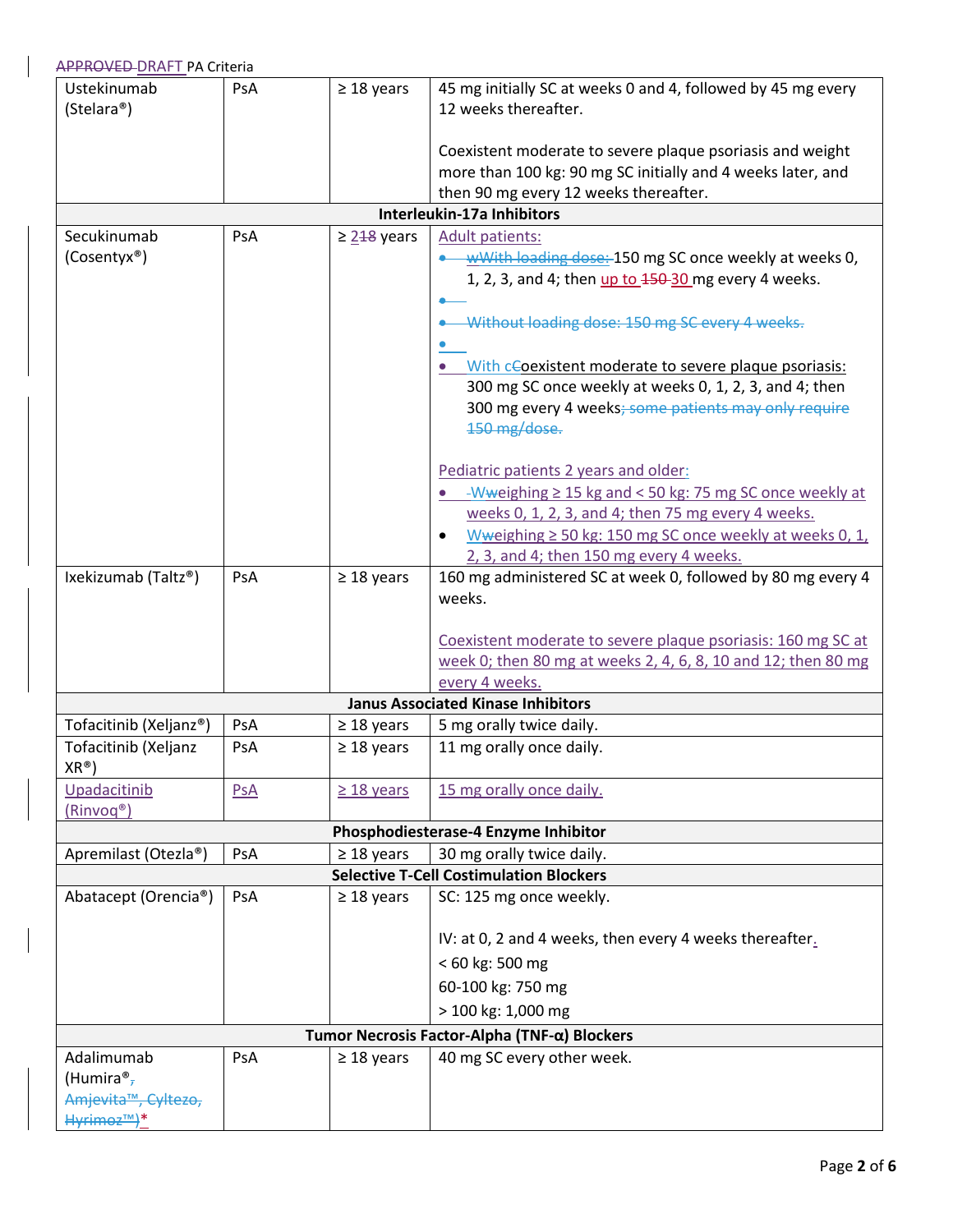| Certolizumab                                      | PsA | $\geq$ 18 years | 400 mg initially SC at week 0, 2, and 4 followed by 200 mg                |
|---------------------------------------------------|-----|-----------------|---------------------------------------------------------------------------|
| (Cimzia®)                                         |     |                 | every other week or 400 mg every 4 weeks.                                 |
| Etanercept (Enbrel <sup>®</sup> ,                 | PsA | $\geq$ 18 years | 50 mg SC once weekly.                                                     |
| Erelzi <sup>™</sup> , Eticovo®)*                  |     |                 |                                                                           |
| Golimumab                                         | PsA | $\geq$ 18 years | 50 mg initially SC monthly.                                               |
| (Simponi®)                                        |     |                 |                                                                           |
| Golimumab (Simponi                                | PsA | $\geq$ 2 years  | ≥18 years: 2 mg/kg IV at 0 and 4 weeks, then every 8 weeks.               |
| Aria <sup>®</sup> )                               |     |                 |                                                                           |
|                                                   |     |                 | 2 years to <18 years: 80 mg/m <sup>2</sup> IV at weeks 0 and 4, and every |
|                                                   |     |                 | 8 weeks thereafter.                                                       |
| Infliximab                                        | PsA | $\geq$ 18 years | 5 mg/kg IV at 0, 2, and 6 weeks, then every 8 weeks.                      |
| (Remicade®,                                       |     |                 |                                                                           |
| Renflexis <sup>®</sup> , Inflectra <sup>®</sup> , |     |                 |                                                                           |
| <b>Hxifi™, Avsola®)*</b>                          |     |                 |                                                                           |

SC: subcutaneous. IV: intravenous. \*Biosimilars to these products are FDA-approved, but some are not currently marketed.

**LENGTH OF APPROVAL (INITIAL):** 12 months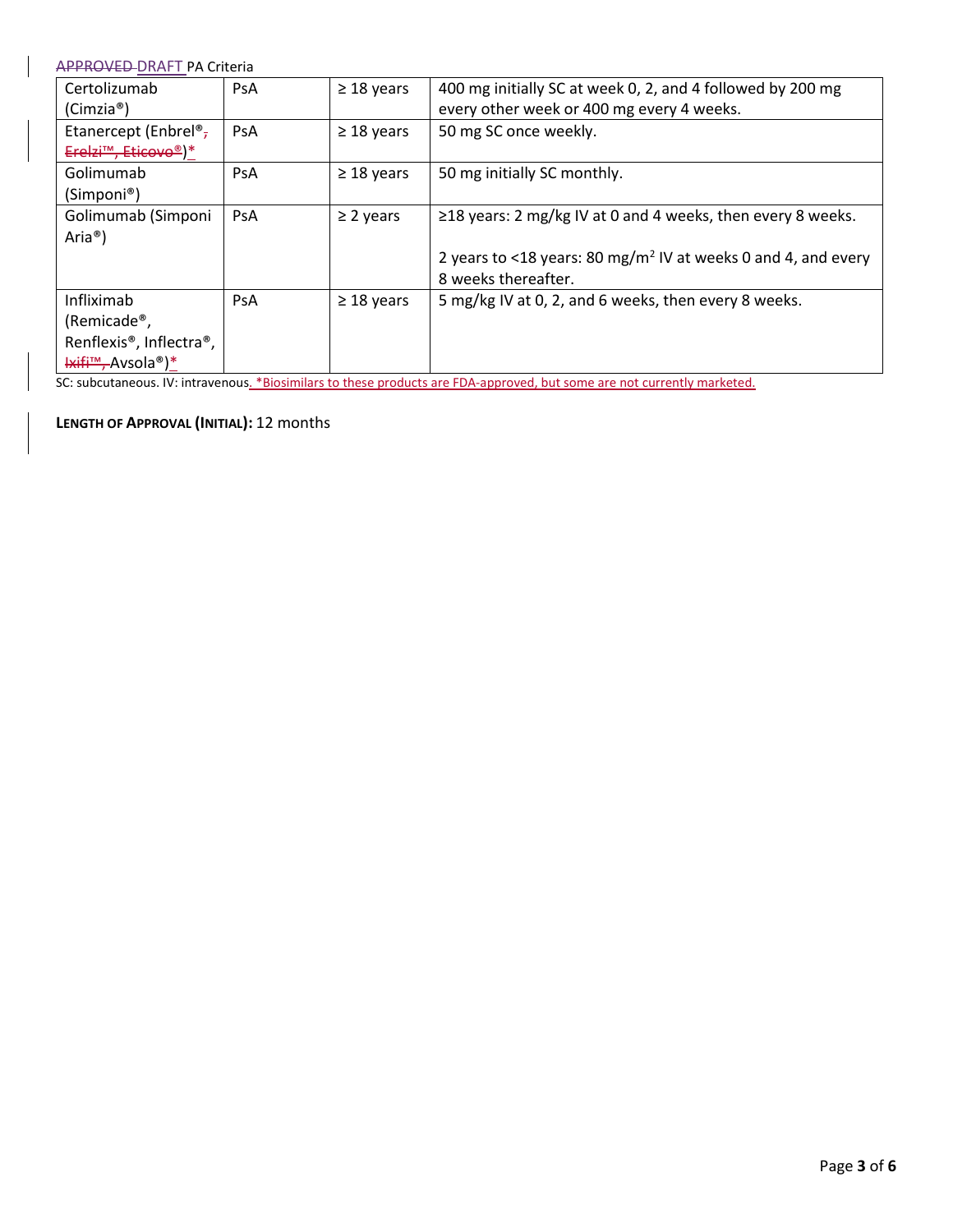### APPROVED DRAFT PA Criteria

**CRITERIA FOR RENEWAL PRIOR AUTHORIZATION:** (must meet all of the following)

- Prescriber must provide at least ONE of the following response measure(s):
	- o ≥ 20% reduction in tender joint count compared to baseline
	- o ≥ 20% reduction in swollen joint count compared to baseline
- Must not exceed dosing limits listed in Table 1.
- For all requested biologics or janus kinase (JAK) inhibitors, patient must not concurrently be on another biologic or JAK inhibitor listed in Table 3. After discontinuing the current biologic or JAK inhibitor, the soonest that a new biologic or JAK inhibitor will be authorized is at the next scheduled dose.

**LENGTH OF APPROVAL (RENEWAL):** 12 months

**FOR DRUGS THAT HAVE A CURRENT PA REQUIREMENT, BUT NOT FOR THE NEWLY APPROVED INDICATIONS, FOR OTHER FDA-APPROVED INDICATIONS, AND FOR CHANGES TO AGE REQUIREMENTS NOT LISTED WITHIN THE PA CRITERIA:**

• THE PA REQUEST WILL BE REVIEWED BASED UPON THE FOLLOWING PACKAGE INSERT INFORMATION: INDICATION, AGE, DOSE, AND ANY **PRE-REQUISITE TREATMENT REQUIREMENTS FOR THAT INDICATION.**

**LENGTH OF APPROVAL (INITIAL AND RENEWAL):** 12 months

| <b>Conventional Psoriatic Arthritis Therapy</b> |                                            |
|-------------------------------------------------|--------------------------------------------|
| <b>Generic Name</b>                             | <b>Brand Name</b>                          |
| Cyclosporine                                    | Gengraf <sup>®</sup> , Neoral <sup>®</sup> |
| Leflunomide                                     | Arava <sup>®</sup>                         |
| Methotrexate                                    | Trexall®, Rheumatrex®, Otrexup®, Rasuvo®   |
| Sulfasalazine                                   | Azulfidine <sup>®</sup>                    |

Table 2. List of conventional therapy in the treatment of PsA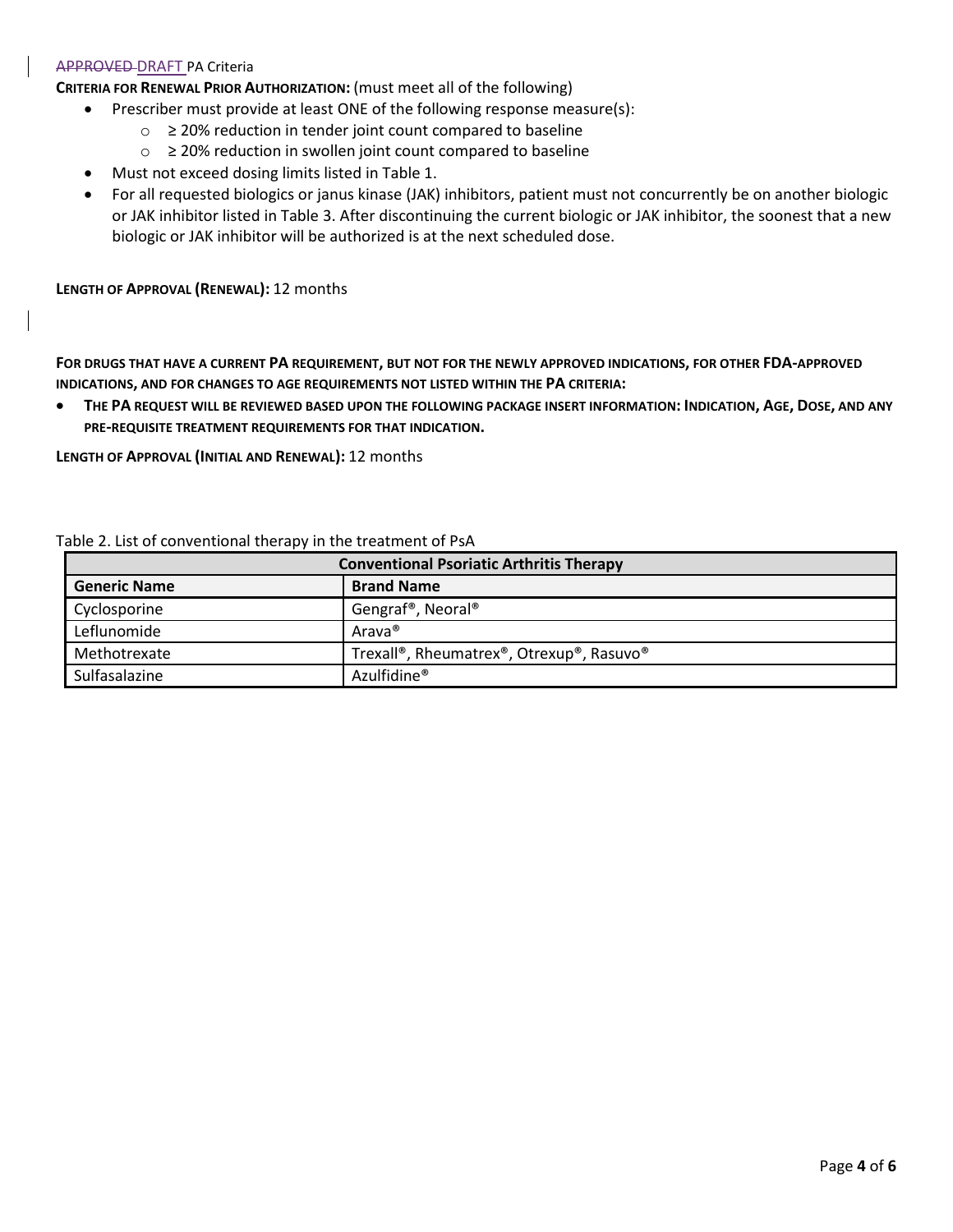### APPROVED DRAFT PA Criteria

Table 3. List of biologic agents/janus kinase inhibitors (agents not to be used concurrently)

| <b>Biologic Agents/Janus Kinase Inhibitors</b> |                                          |                                    |  |  |  |
|------------------------------------------------|------------------------------------------|------------------------------------|--|--|--|
| Actemra <sup>®</sup> (tocilizumab)             | Humira® (adalimumab)                     | Rituxan <sup>®</sup> (rituximab)   |  |  |  |
| Amevive® (alefacept)                           | Hyrimoz <sup>™</sup> (adalimumab-adaz)   | Siliq <sup>®</sup> (brodalumab)    |  |  |  |
| Amjevita <sup>™</sup> (adalimumab-atto)        | llaris <sup>®</sup> (canakinumab)        | Simponi® (golimumab)               |  |  |  |
| Avsola™ (infliximab-axxq)                      | Ilumya™ (tildrakizumab-asmn)             | Simponi Aria (golimumab)           |  |  |  |
| Cimzia <sup>®</sup> (certolizumab)             | Inflectra <sup>®</sup> (infliximab-dyyb) | Skyrizi® (risankizumab)            |  |  |  |
| Cingair <sup>®</sup> (reslizumab)              | Ixifi <sup>™</sup> (infliximab-qbtx)     | Stelara® (ustekinumab)             |  |  |  |
| Cosentyx <sup>®</sup> (secukinumab)            | Kevzara® (sarilumab)                     | Taltz <sup>®</sup> (ixekizumab)    |  |  |  |
| Cyltezo <sup>™</sup> (adalimumab-adbm)         | Kineret <sup>®</sup> (anakinra)          | Tremfya <sup>®</sup> (guselkumab)  |  |  |  |
| Dupixent <sup>®</sup> (benralizumab)           | Nucala <sup>®</sup> (mepolizumab)        | Tysabri® (natalizumab)             |  |  |  |
| Enbrel <sup>®</sup> (etanercept)               | Olumiant <sup>®</sup> (baricitinib)      | Xeljanz <sup>®</sup> (tofacitinib) |  |  |  |
| Entyvio <sup>®</sup> (vedolizumab)             | Orencia <sup>®</sup> (abatacept)         | Xeljanz XR® (tofacitinib)          |  |  |  |
| Erelzi <sup>™</sup> (etanercept-szzs)          | Remicade <sup>®</sup> (infliximab)       | Xolair <sup>®</sup> (omalizumab)   |  |  |  |
| Eticovo <sup>®</sup> (etanercept-ykro)         | Renflexis <sup>®</sup> (infliximab-abda) |                                    |  |  |  |
| Fasenra <sup>™</sup> (benralizumab)            |                                          |                                    |  |  |  |

#### Notes:

| <b>Ixekizumab</b>                               | For psoriatic arthritis patients with coexisting moderate to severe plaque psoriasis, use the dosing |
|-------------------------------------------------|------------------------------------------------------------------------------------------------------|
| $\left($ Taltz <sup><math>\text{m}</math></sup> | regimen for plaque psoriasis.                                                                        |

References:

- 1. 2018 American College of Rheumatology/National Psoriasis Foundation Guideline for the Treatment of Psoriatic Arthritis. *Arthritis & Rheumatology,71*(1), 5-32. doi:10.1002/art.40726. Available at [https://onlinelibrary.wiley.com/doi/full/10.1002/acr.23789.](https://onlinelibrary.wiley.com/doi/full/10.1002/acr.23789) Accessed on 6/20/19.
- 2. European League Against Rheumatism (EULAR) recommendations for the management of psoriatic arthritis with pharmacological therapies: 2015 update. Ann Rheum Dis 2016; 75:499-510. Available at [https://ard.bmj.com/content/75/3/499.full.](https://ard.bmj.com/content/75/3/499.full) Accessed on 6/20/19.
- 3. Orencia (abatacept) [prescribing information]. Princeton, NJ: Bristol-Myers Squibb; June 2020December 2021.
- 4. Humira (adalimumab) [prescribing information]. North Chicago, IL: AbbVie Inc; March 2020February 2021.
- 5. Amjevita (adalimumab-atto) [prescribing information]. Thousand Oaks, CA: Amgen Inc; June 2019.
- 6. Cyltezo (adalimumab) [prescribing information]. Ridgefield, CT; Boehringer Ingelheim Pharmaceuticals Inc: August 2017.October 2021.
- 7.5. Otezla (apremilast) [prescribing information]. Summit, NJ: Celgene CorporationThousand Oaks, CA: Amgen Inc.; June 2020December 2021.
- 8.6.Cimzia (certolizumab pegol) [prescribing information]. Smyrna, GA: UCB Inc; September 2019.
- 9.7.Enbrel (etanercept) [prescribing information]. Thousand Oaks, CA: Immunex CorpAmgen Inc.; August 2020April 2021.
- 10. Erelzi (etanercept) [prescribing information]. Princeton, NJ: Sandoz Inc; January 2018June 2020.
- 11. Eticovo (etanercept) [prescribing information]. Denmark: Samsung Bioepis; April 2019.
- 12.8. Simponi (golimumab) [prescribing information]. Horsham, PA: Janssen Biotech Inc; September 2019.
- 13.9. Simponi Aria (golimumab) [prescribing information]. Horsham, PA: Janssen Biotech Inc; September 2020February 2021.
- 14.10. Remicade (infliximab) [prescribing information]. Horsham, PA: Janssen Biotech Inc; May 2020October 2021.
- 15.11. Inflectra (infliximab-dyyb) [prescribing information]. New York, NY: Pfizer; August 2020March 2022.
- 16.12. Renflexis (infliximab-abda) [prescribing information]. Whitehouse Station, NJ: Merck Sharp & Dohme Corp; October 2019.